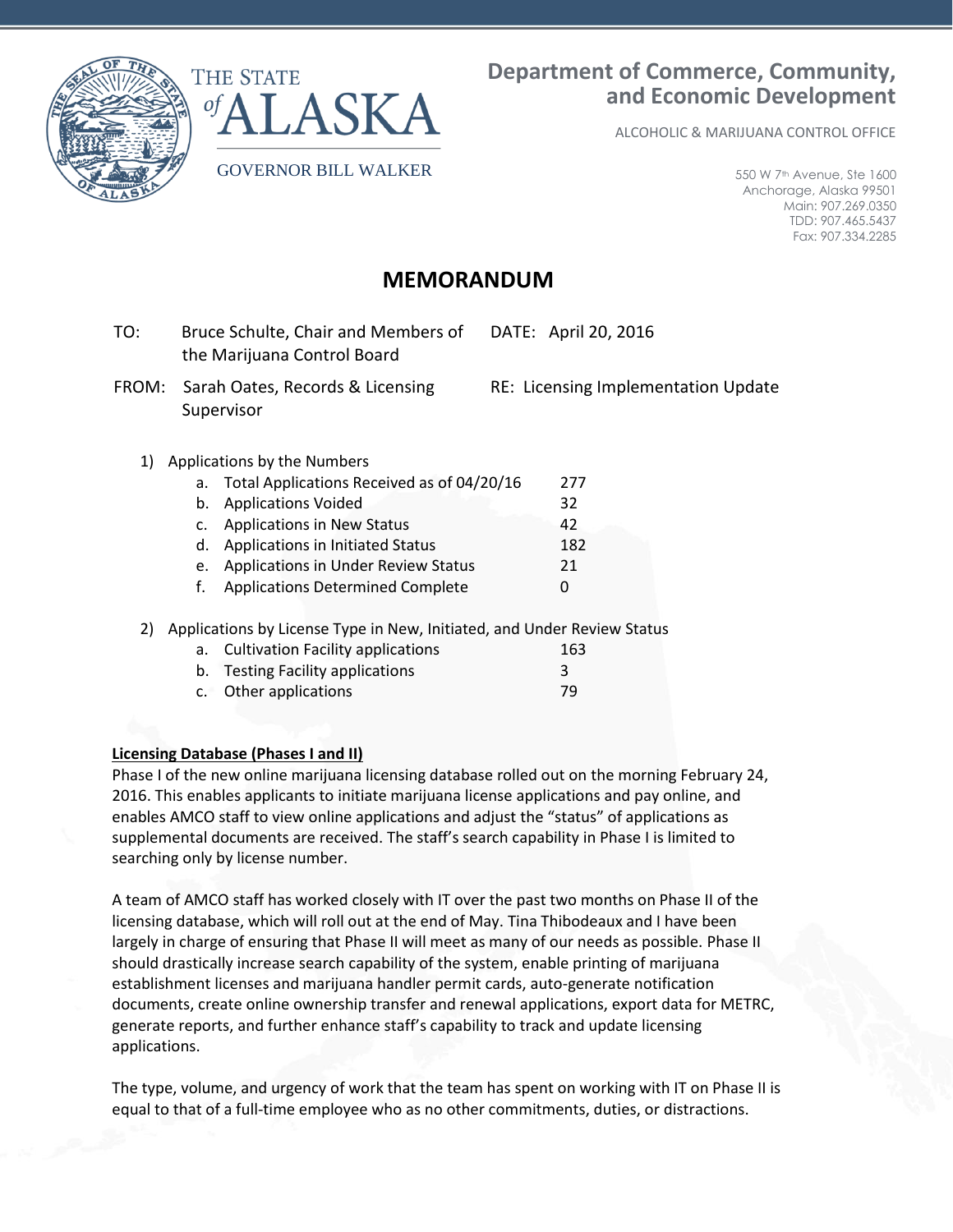



## **Application Process Training**

Director Franklin, John Calder, and I provided two identical in-person training sessions to the public in Anchorage on February 17 and 18. The training sessions were each about an hour and fifteen minutes long, followed by an hour of questions by attendees. We had a very large turnout and had to turn people away to comply with fire codes both days. The full training sessions were video recorded by Lorence Williams from the Division of Community and Regional Affairs (DCRA). Mr. Williams spent many hours editing the videos, and the entire training videos are available on our website as an essential tool for license applicants.

## **Applications Spreadsheet and Map**

Naomi Johnston took on the painstaking task of creating and updating a spreadsheet that lists the marijuana establishment applications from the database and links each license to a copy of the public notice form that is generation by the online application system. In addition to the spreadsheet, Ms. Johnston has created a map, using the GPS coordinates provided by the applicants, that shows where the licenses (by type) that have been applied for are around the state. Both the spreadsheet and map are available to the public on our website.

## **PFD Database**

Joe Samaniego coordinated with other divisions to obtain access by AMCO staff to the Permanent Fund Dividend (PFD)'s database. This enables our staff to quickly check PFD eligibility of marijuana establishment license applicants for purposes of meeting the residency requirement. Mr. Samaniego has also created a written protocol for individuals whose residency cannot be confirmed by using the PFD database. Our enforcement team has taken on the task of independently confirming that those individuals meet the residency requirement.

# **Payment Portal**

IT has worked diligently to enable user-friendly online payment of fees by license applicants. Licensing staff now has access to a detailed and time-consuming payment receipting system for applicants who pay with checks. Staff has spent many hours being trained on using this entirely new system, and new credit card machines have had to be purchased to sync with it.

## **Other Application Resources**

Applicants and interested members of the public who have questions are instructed to use the resources provided to them by AMCO staff in order to prevent staff from being overwhelmed by the flood of questions, comments, and concerns that's been pouring in.

A detailed set of frequently asked questions (FAQs) is available on our website and updated frequently. Topics covered include questions about public input, marijuana license application processes, marijuana handler permits, marijuana inventory tracking system, marijuana establishment licenses in general, personal use, financing, local option, and regulations.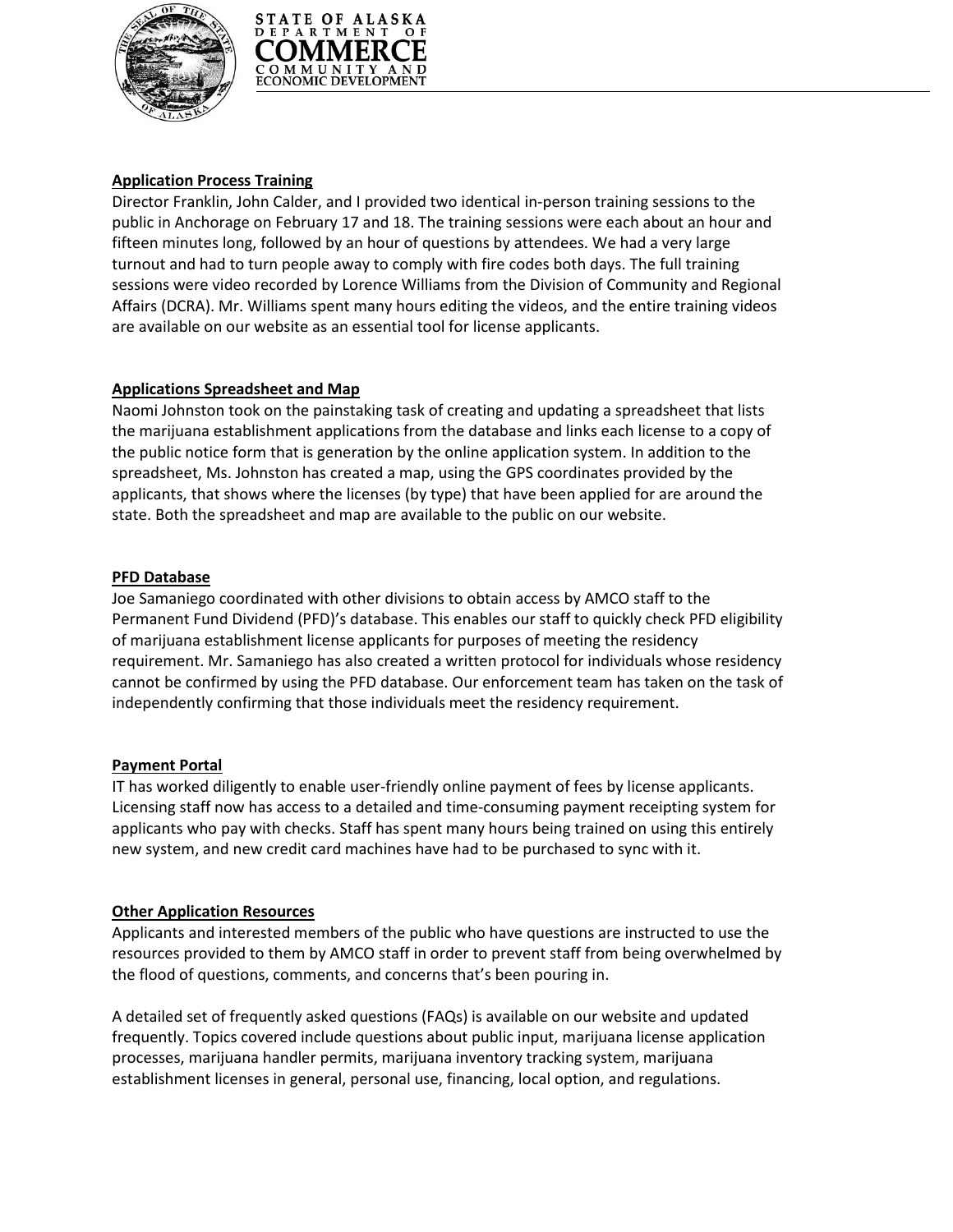



As Director Franklin touched on in her report, the licensing unit has been scheduling twentyminute appointments for both marijuana and alcohol license applicants during designated hours to help balance workloads. Applicants who have used the tools provided on the website (regulations, FAQs, training videos, and detailed application instructions) but still have questions, or who would like staff to review supplemental documents prior to submittal, may call the office and schedule appointments for assistance. One or two examiners plus a member of the management team is present for training and support during each appointment, as examiners are still familiarizing themselves with the complex regulations while answering new, unforeseen questions every day.

We have had some new emails created to help filter and manage staff workloads. [marijuana.licensing@alaska.gov](mailto:marijuana.licensing@alaska.gov) is the address that should be contacted by people who have questions about the marijuana licensing process, applicants who have questions or comments or need to submit supplemental documents, and public members who wish to object to a particular marijuana establishment license application (more information on objections later). [amco.enforcement@alaska.gov](mailto:amco.enforcement@alaska.gov) is the address that should be contacted by applicants, licensees, and people who have questions or comments regarding alcohol and/or marijuana enforcement. [marijuana@alaska.gov](mailto:marijuana@alaska.gov) is the address that should be contacted by people who have any other marijuana questions or comments.

[alcohol.licensing@alaska.gov](mailto:alcohol.licensing@alaska.gov) is the equivalent of the marijuana licensing email, but for alcohol.

An additional email address was created specifically for local government officials to contact with questions, concerns, and formal notices of local government actions on license applications.

## **Objection Management**

For entities or individuals who wish to object to a *specific* marijuana establishment license application(s), detailed instructions are provided on our website that explain the procedures. AMCO staff has been flooded by public comment about applications or about commercial marijuana in general, and the procedures created have helped licensing and administrative staff filter out those with specific objections to specific applications from general objections. General objections are included in the Marijuana Mailbox.

## **Opt-out Spreadsheet and Map**

Mr. Calder and Ms. Johnston assisted DCRA with creating a spreadsheet and map that clearly show which communities have and have not opted out of commercial marijuana, which communities have alcohol local options, other unique business restrictions, and the date, method, and type of marijuana local option. Both the spreadsheet and map are available to the public on our website.